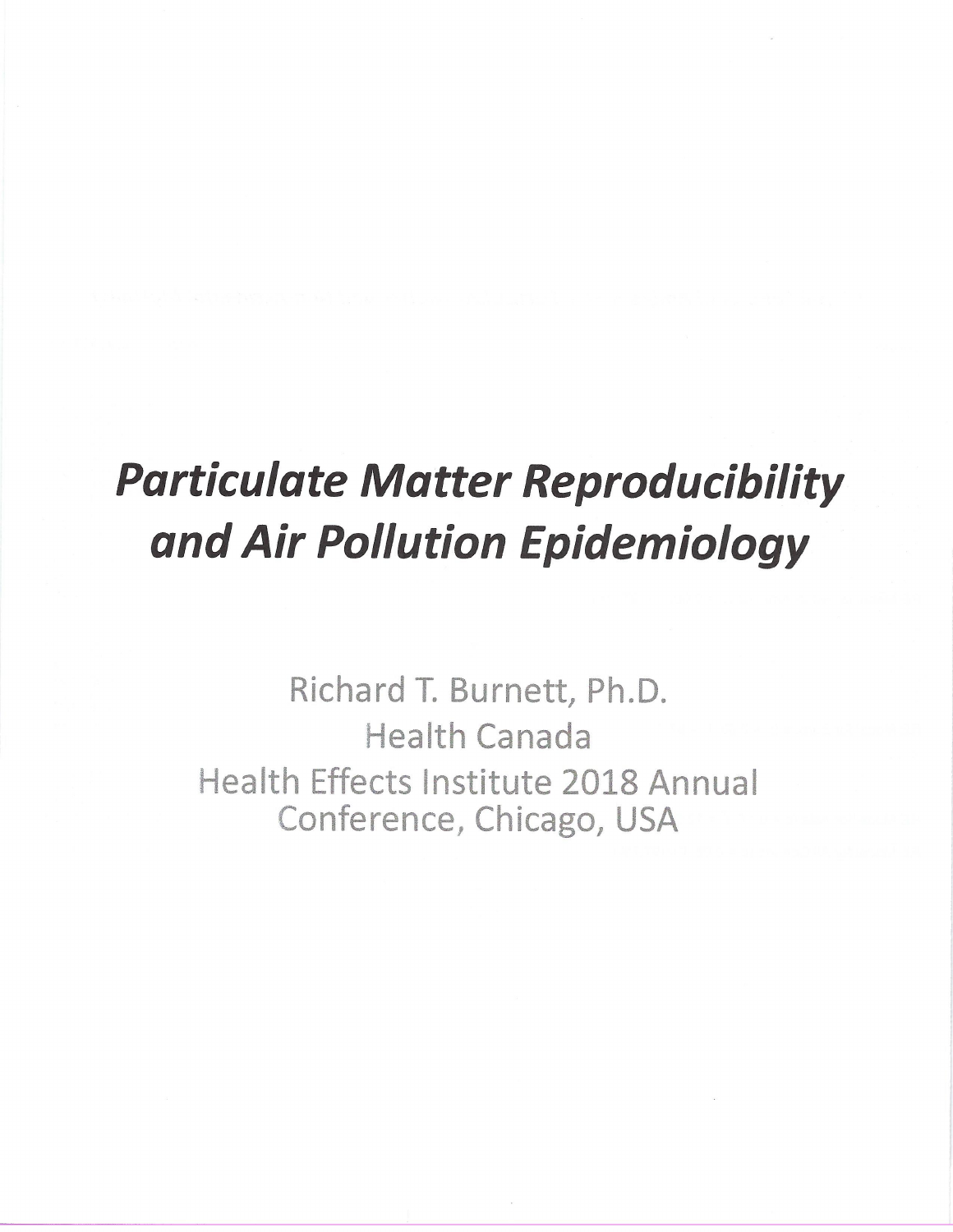## **Global Cohorts of Ambient Fine Particulate Matter and Non-Accidental Mortality**

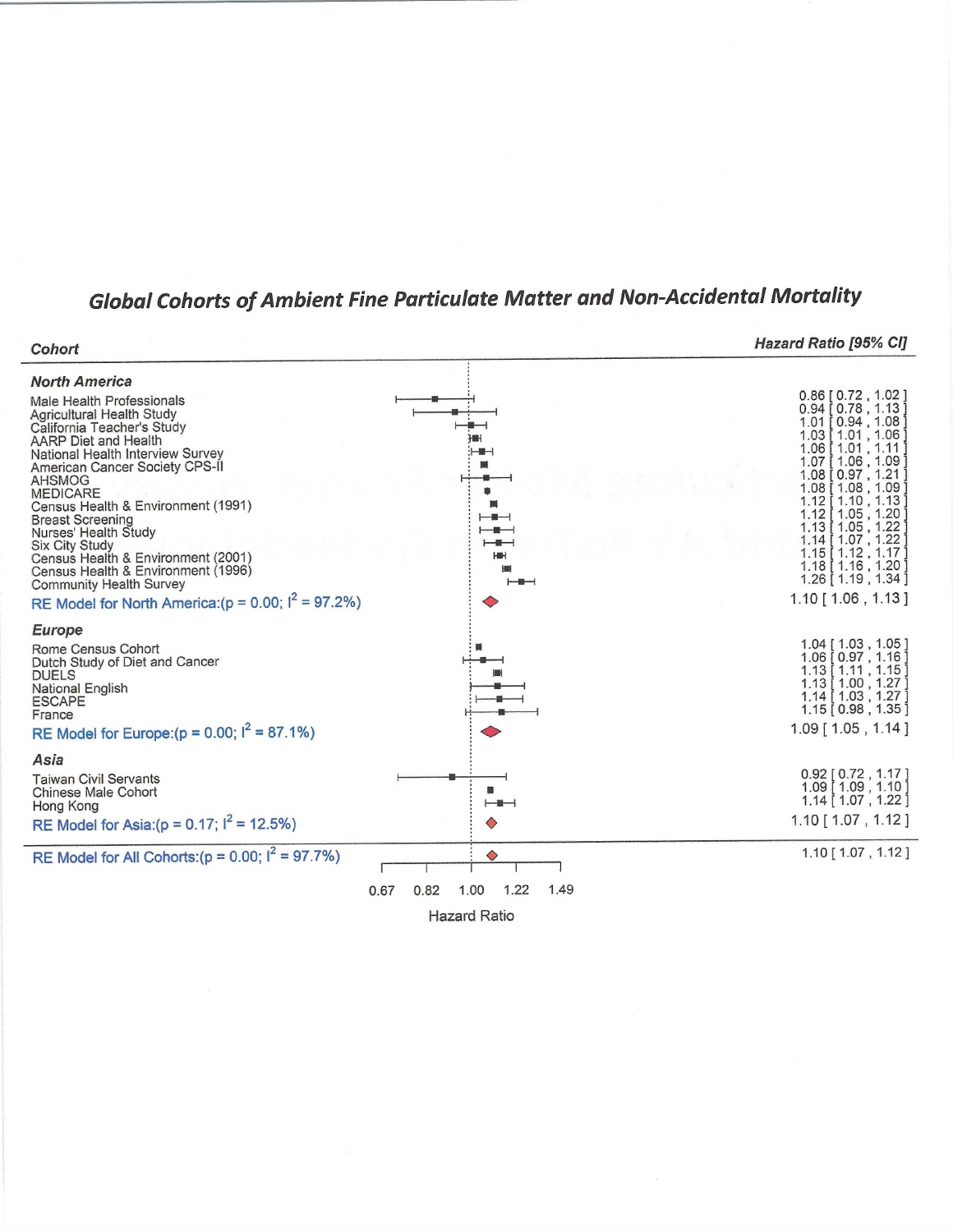HEI 2018 Annual Conference: April 30, 2018 3:15 PM Session "Can We Rely on Environmental Health Research?" Presentation by Richard T. Burnett Slide 12 "Global Cohorts of Ambient Fine Particulate Matter and Non-Accidental Mortality" <http://healtheffects.org/annual-conference>

Original Burnett Slide 12 : North America RRs as Presented by Burnett on April 30, 2018 (RRs assumed to be correct)

| Male Health Professionals                                    | 0.860 | 0.720 | 1.020 | $-0.15082$ | 0.08885 | 126.663    | $-19.1036$ |
|--------------------------------------------------------------|-------|-------|-------|------------|---------|------------|------------|
| <b>Agricultural Health Study</b>                             | 0.940 | 0.780 | 1.130 | $-0.06188$ | 0.09456 | 111.835    | $-6.9198$  |
| California Teachers Study                                    | 1.010 | 0.940 | 1.080 | 0.00995    | 0.03542 | 797.196    | 7.9324     |
| AARP Diet and Health                                         | 1.030 | 1.010 | 1.060 | 0.02956    | 0.01233 | 6581.788   | 194.5498   |
| National Health Interview Survey                             | 1.060 | 1.010 | 1.110 | 0.05827    | 0.02408 | 1724.007   | 100.4560   |
| American Cancer Society CPS-II                               | 1.070 | 1.060 | 1.090 | 0.06766    | 0.00712 | 19728.323  | 1334.7917  |
| <b>AHSMOG</b>                                                | 1.080 | 0.970 | 1.210 | 0.07696    | 0.05640 | 314.394    | 24.1961    |
| <b>MEDICARE</b>                                              | 1.080 | 1.080 | 1.090 | 0.07696    | 0.00235 | 180894.541 | 13921.8322 |
| Census Health & Environment (1991)                           | 1.120 | 1.100 | 1.130 | 0.11333    | 0.00686 | 21223.986  | 2405.2865  |
| <b>Breast Screening</b>                                      | 1.120 | 1.050 | 1.200 | 0.11333    | 0.03406 | 861.798    | 97.6664    |
| Nurses' Health Study                                         | 1.130 | 1.050 | 1.220 | 0.12222    | 0.03828 | 682.399    | 83.4012    |
| Six City Study                                               | 1.140 | 1.070 | 1.220 | 0.13103    | 0.03347 | 892.804    | 116.9825   |
| Census Health & Environment (2001)                           | 1.150 | 1.120 | 1.170 | 0.13976    | 0.01114 | 8055.733   | 1125.8848  |
| Census Health & Environment (1996)                           | 1.180 | 1.160 | 1.200 | 0.16551    | 0.00865 | 13370.048  | 2212.9361  |
| <b>Community Health Survey</b>                               | 1.260 | 1.190 | 1.340 | 0.23111    | 0.03028 | 1090.313   | 251.9842   |
| Weighted Average--Fifteen Cohorts (Meta-Analysis by Burnett) | 1.100 | 1.060 | 1.130 | 0.08521    | 0.00197 | 256455.828 | 21851.876  |
| Weighted Average--Fifteen Cohorts (Meta-Analysis by Enstrom) | 1.089 | 1.086 | 1.092 | 0.08527    | 0.00140 | 512784.994 | 43722.857  |
|                                                              |       |       |       |            |         |            |            |

Partial Burnett Slide 12: Canada Studies as Presented Burnett on April 30, 2018 (RRs assumed to be correct)

| Census Health & Environment (1991) | .120  | .100  | .130 | 0.11333 | 0.00686 | 21223.986 | 2405.2865 |
|------------------------------------|-------|-------|------|---------|---------|-----------|-----------|
| <b>Breast Screening</b>            | 1.120 | .050  | .200 | 0.11333 | 0.03406 | 861.798   | 97.6664   |
| Census Health & Environment (2001) | l.150 | 1.120 | .170 | 0.13976 | 0.01114 | 8055.733  | 1125.8848 |
| Census Health & Environment (1996) | .180  | .160  | .200 | 0.16551 | 0.00865 | 13370.048 | 2212.9361 |
| <b>Community Health Survey</b>     | .260  | .190  | .340 | 0.23111 | 0.03028 | 1090.313  | 251.9842  |
| Weighted Average--Five Studies     | 1.146 | .136  | .157 | 0.13663 | 0.00474 | 44601.879 | 6093.758  |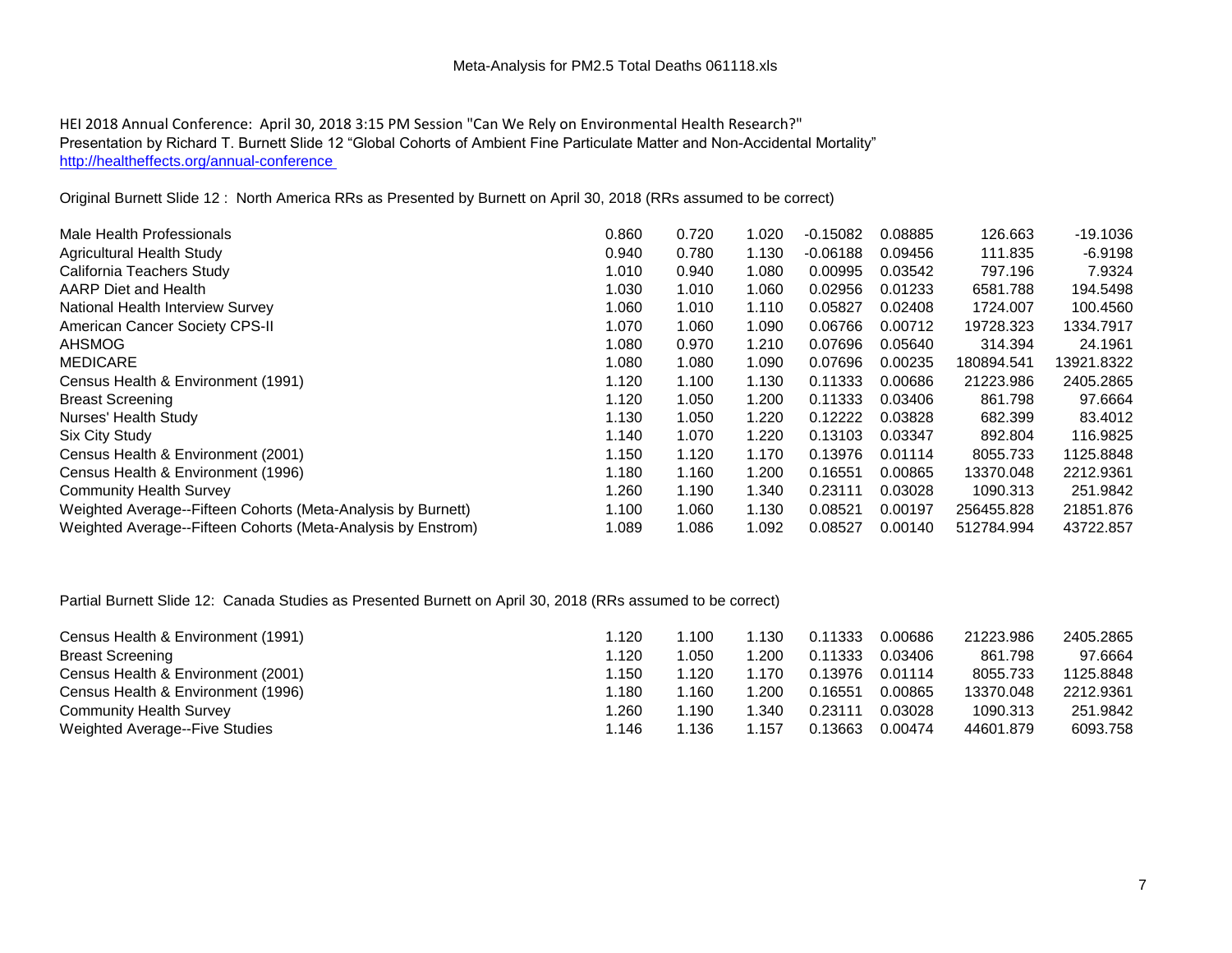### Modified Burnett Slide 12: US Studies limited to most recent follow-up period as tabulated by Enstrom 6-11-18 Medicare (2008) included rather than Medicare (2017)--both Medicare Studies are not properly adjusted for confounders, particularly smoking

| Veterans' Study                           | Vets                          | 1986-1996 | 0.890 | 0.850 | 0.950 | $-0.11653$ | 0.02837 | 1242.117  | $-144.7486$ |
|-------------------------------------------|-------------------------------|-----------|-------|-------|-------|------------|---------|-----------|-------------|
| Medicare (2008) [Medicare (2017) omitted] | <b>MCAPS</b>                  | 2000-2005 | 1.044 | 1.032 | 1.057 | 0.04306    | 0.00611 | 26820.541 | 1154.8788   |
| <b>ACS Cancer Prevention Study II</b>     | CPS II                        | 1999-2000 | 1.014 | 0.980 | 1.049 | 0.01390    | 0.01736 | 3319.274  | 46.1475     |
| Nurses' Health Study                      | <b>HNHS</b>                   | 1992-2002 | 1.260 | 1.020 | '.540 | 0.23111    | 0.10510 | 90.536    | 20.9239     |
| Health Professionals FU Study             | <b>HHPS</b>                   | 1989-2002 | 0.860 | 0.720 | 1.020 | $-0.15082$ | 0.08885 | 126.663   | $-19.1036$  |
| Harvard Six Cities Study                  | H <sub>6</sub> C <sub>S</sub> | 2000-2009 | 1.190 | 0.910 | .550  | 0.17395    | 0.13586 | 54.178    | 9.4245      |
| <b>Agricultural Health Study</b>          | AHS                           | 1993-2009 | 0.950 | 0.760 | 1.200 | $-0.05129$ | 0.11652 | 73.654    | $-3.7780$   |
| NIH-AAPR Diet and Health Study            | NIH-AARP                      | 2000-2009 | 1.025 | 1.000 | 1.049 | 0.02469    | 0.01220 | 6714.880  | 165,8079    |
| National Health Interview Survey          | <b>NHIS</b>                   | 1997-2011 | 1.030 | 0.990 | 1.080 | 0.02956    | 0.02220 | 2029.645  | 59.9939     |
| Weighted Average--Nine Cohorts            |                               |           | 1.032 | 1.022 | 1.042 | 0.03186    | 0.00497 | 40471.488 | 1289.546    |

### Modified Burnett Slide 12: US Studies limited to most recent follow-up period as tabulated by Enstrom 6-11-18

Medicare (2008) and Medicare (2017) are both omitted because they are not properly adjusted for confounders, particularly smoking

| Veterans' Study                       | Vets                          | 1986-1996 | 0.890 | 0.850  | 0.950 | $-0.11653$ | 0.02837 | 1242.117  | $-144.7486$ |
|---------------------------------------|-------------------------------|-----------|-------|--------|-------|------------|---------|-----------|-------------|
| <b>ACS Cancer Prevention Study II</b> | CPS II                        | 1999-2000 | 1.014 | 0.980  | 1.049 | 0.01390    | 0.01736 | 3319.274  | 46.1475     |
| Nurses' Health Study                  | <b>HNHS</b>                   | 1992-2002 | 1.260 | 1.020  | .540  | 0.23111    | 0.10510 | 90.536    | 20.9239     |
| Health Professionals FU Study         | <b>HHPS</b>                   | 1989-2002 | 0.860 | 0.720  | 1.020 | $-0.15082$ | 0.08885 | 126.663   | $-19.1036$  |
| <b>Harvard Six Cities Study</b>       | H <sub>6</sub> C <sub>S</sub> | 2000-2009 | 1.190 | 0.910  | .550  | 0.17395    | 0.13586 | 54.178    | 9.4245      |
| <b>Agricultural Health Study</b>      | AHS                           | 1993-2009 | 0.950 | 0.760  | 1.200 | $-0.05129$ | 0.11652 | 73.654    | $-3.7780$   |
| NIH-AAPR Diet and Health Study        | NIH-AARP                      | 2000-2009 | 1.025 | 000. ا | 1.049 | 0.02469    | 0.01220 | 6714.880  | 165.8079    |
| National Health Interview Survey      | <b>NHIS</b>                   | 1997-2011 | 1.030 | 0.990  | 1.080 | 0.02956    | 0.02220 | 2029.645  | 59.9939     |
| Weighted Average--Eight Cohorts       |                               |           | 1.010 | 0.993  | 1.027 | 0.00987    | 0.00856 | 13650.947 | 134.668     |

Six California Cohorts as tabulated by JEE 6-11-18

| <b>Adventist Health Study SMOG</b>  | CA AHSMOG           | 1977-1992 | 1.000 | 0.950 | 0.050 | 0.00000    | 0.02553 | 1534.078  | 0.0000      |
|-------------------------------------|---------------------|-----------|-------|-------|-------|------------|---------|-----------|-------------|
| CA ACS Cancer Prevention Study I    | CA CPS I            | 1983-2002 | 0.997 | 0.978 | 1.016 | -0.00300   | 0.00972 | 10575.237 | $-31.7734$  |
| Medicare Air Pollution Cohort Study | <b>MCAPS 'West'</b> | 2000-2005 | 0.989 | 0.970 | .008  | $-0.01106$ | 0.00980 | 10406.164 | $-115.1020$ |
| CA ACS Cancer Prevention Study II   | CA CPS II           | 1982-2000 | 0.968 | 0.916 | 1.022 | $-0.03252$ | 0.02793 | 1281.565  | $-41.6806$  |
| California Teachers Study           | <b>CA Teachers</b>  | 2001-2007 | 1.010 | 0.980 | .050  | 0.00995    | 0.01760 | 3228.224  | 32.1219     |
| CA NIH-AARP Diet and Health Study   | CA NIH-AARP         | 2000-2009 | 1.017 | 0.990 | .040  | 0.01686    | 0.01257 | 6329.779  | 106.7018    |
| Weighted Average--Six Cohorts       |                     |           | 0.999 | 0.988 | ∣.009 | $-0.00149$ | 0.00548 | 33355.046 | $-49.732$   |